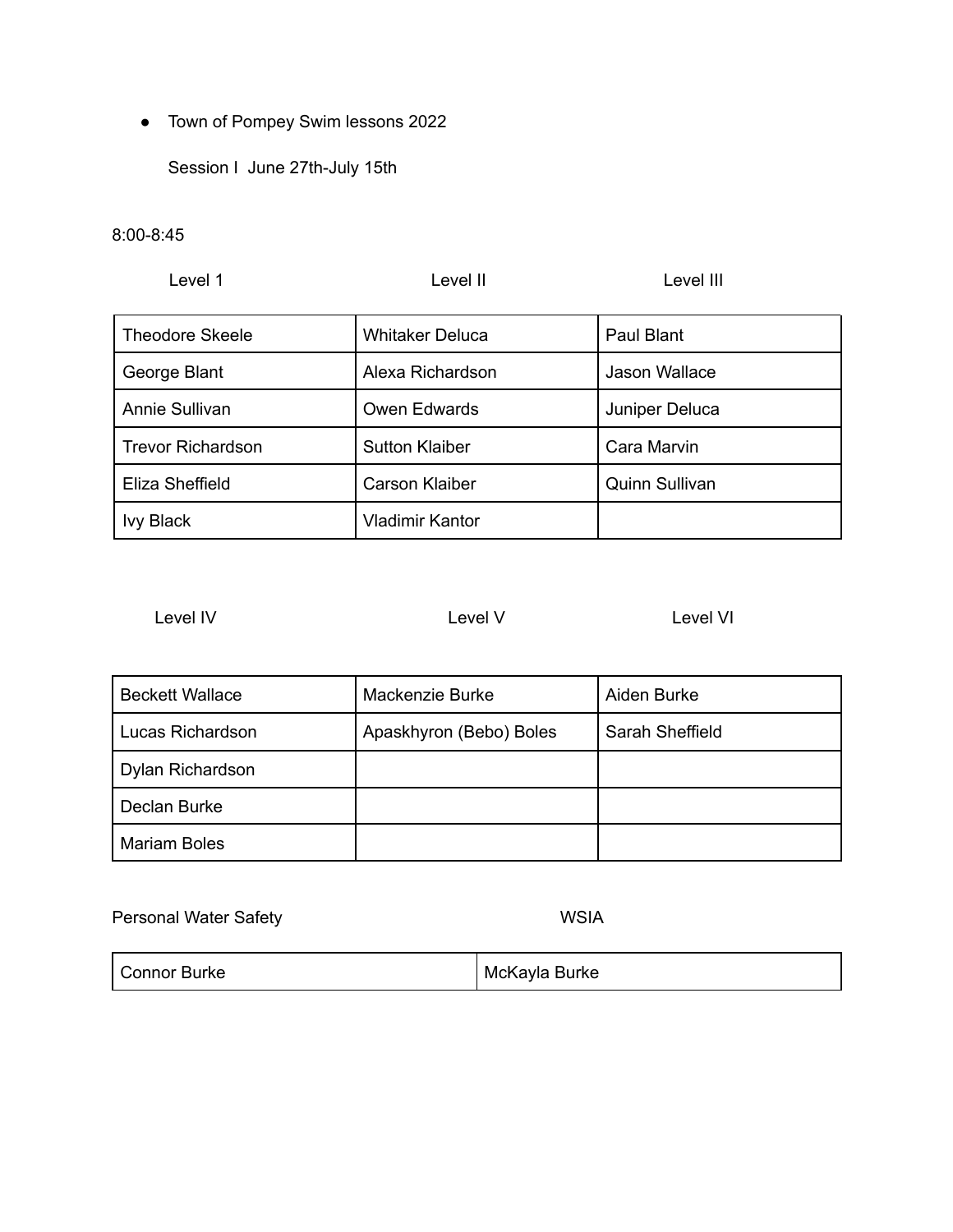| Level I                 | Level II                | Level III               |
|-------------------------|-------------------------|-------------------------|
| Theo Abbott             | <b>Harper Bliss</b>     | Mia Donahue             |
| James McClintock        | Eli Bliss               | Daniel Galton           |
| Emma McCranie           | Lily Donahue            | <b>Niall McClintock</b> |
| <b>Madison McCraine</b> | <b>Isaac McClintock</b> | Jeavonnah Desmond       |
| Oliver King             | <b>Brea Desmond</b>     | Beya Cleghorn           |
| Rory Cleghorn           | Ella Warren             | Alyse Cleghorn          |

Level IV Level V Level V Level VI

| Caterina King | Clara Warren    | <b>Carter Warren</b> |
|---------------|-----------------|----------------------|
| William Liu   | Eleanor Mongeau |                      |
| Gabe Mongeau  |                 |                      |
|               |                 |                      |
|               |                 |                      |

Personal Water Safety Water Safety Instructor Aide (WSIA)

## 8:45-9:30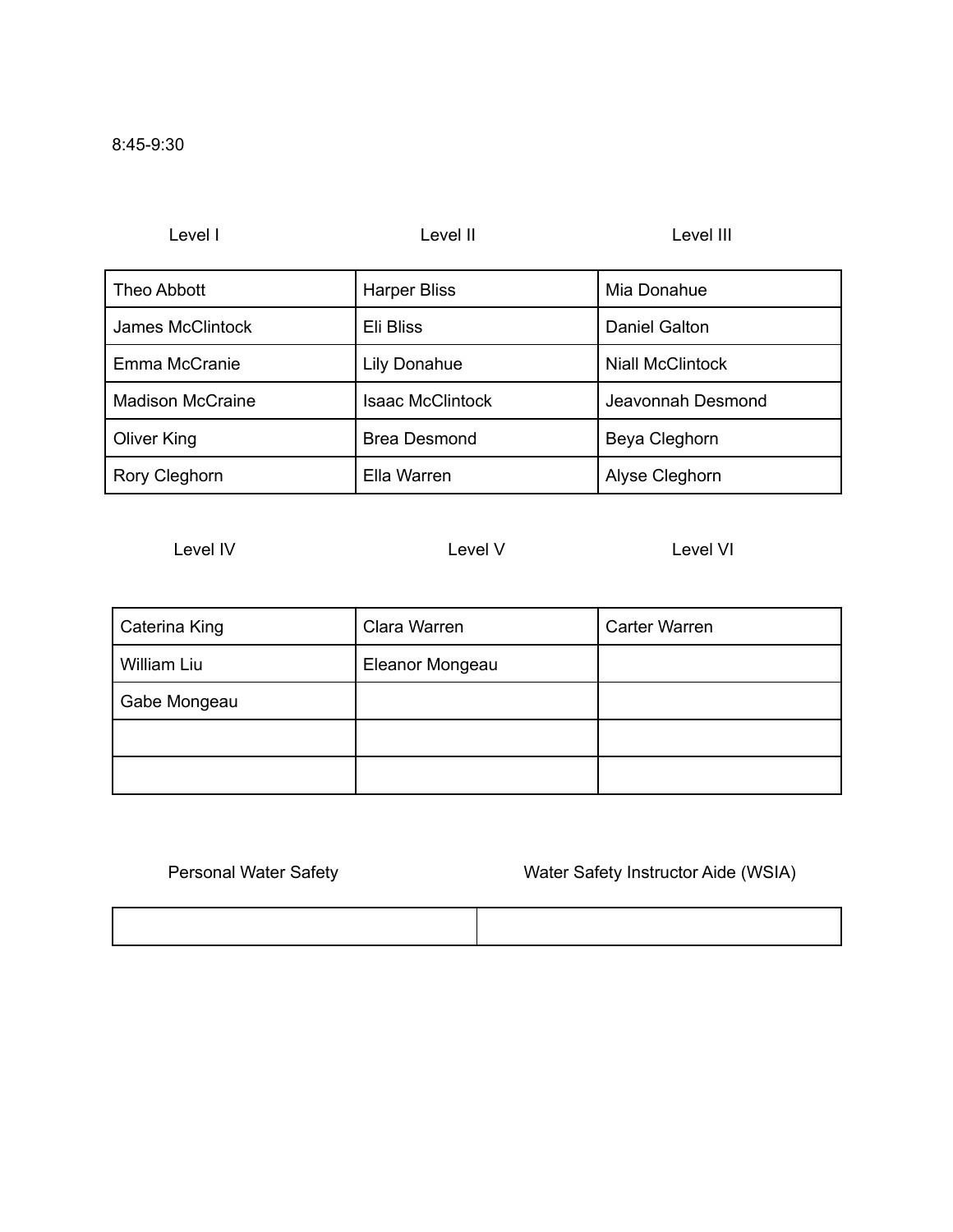Level I Level II Level II Level II Level III

| Joshua McKay       | <b>Trevor Dimon</b>  | <b>Lily Curtis</b>    |
|--------------------|----------------------|-----------------------|
| Dagny Ryan         | Jacob McKay          | <b>Gavin Gentner</b>  |
| Benjamin Zehr      | <b>Henry Stearns</b> | Stella Brainard       |
| Dean Zehr          | Winston Ryan         | <b>Grace Brainard</b> |
| <b>Hailey Rapp</b> | <b>Everett Fazio</b> | <b>Hazel Brainard</b> |
| <b>Robert Rapp</b> |                      | Ezra Fazio            |

Level IV Level V Level V Level VI

| <b>Adelaide Curtis</b> | Jacob Gentner         |  |
|------------------------|-----------------------|--|
| <b>Issac Gentner</b>   | <b>Hunter Stearns</b> |  |
| <b>Carmen Givens</b>   |                       |  |
|                        |                       |  |
|                        |                       |  |

Personal Water Safety WSIA

| Carly Dimon |  |
|-------------|--|
| Duncan Ryan |  |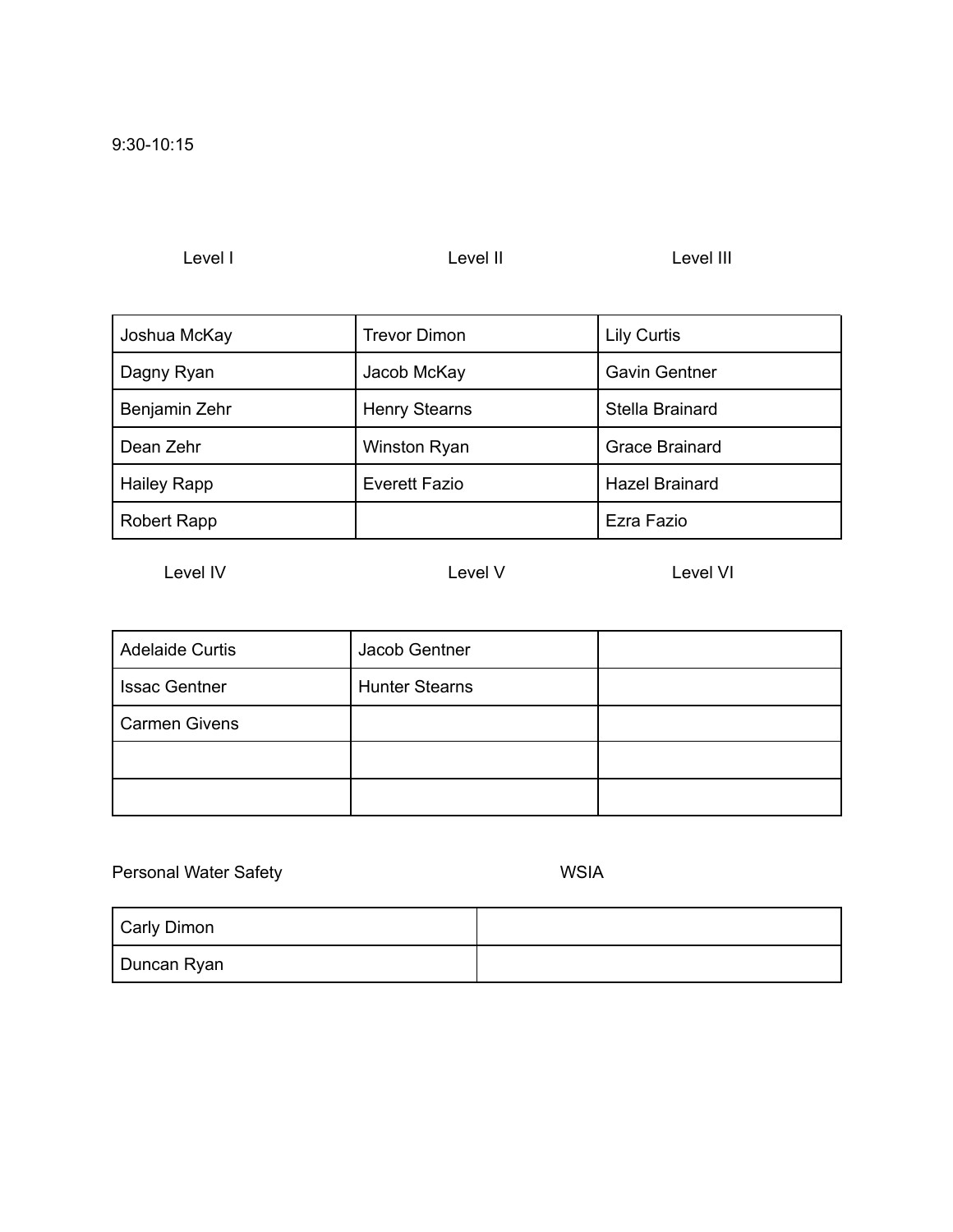Level I Level II Level II Level II

| George Arena        | <b>Clayton Swain</b>  | <b>Grace Bliss</b>    |
|---------------------|-----------------------|-----------------------|
| Jacob Swain         | <b>Lucas Cooley</b>   | Elise Riemenschneider |
| <b>Asher LaRose</b> | <b>Brayton Cooley</b> | Josh Hack             |
| Aerin Anderson      | Elliana Hartt         | Abby Hack             |
| Julia Hartt         | <b>Clint Wheatley</b> | Mckenna Blanck        |
| Levi Wheatley       | Lexi Moseley          | Derrick Western       |

Level IV Level V Level V Level IV Level IV

| Avery Anderson | <b>Boone Bliss</b> |  |
|----------------|--------------------|--|
|                | Ethan Anderson     |  |
|                |                    |  |
|                |                    |  |
|                |                    |  |
|                |                    |  |

| <b>Personal Water Safety</b> | <b>WSIA</b> |  |
|------------------------------|-------------|--|
|                              |             |  |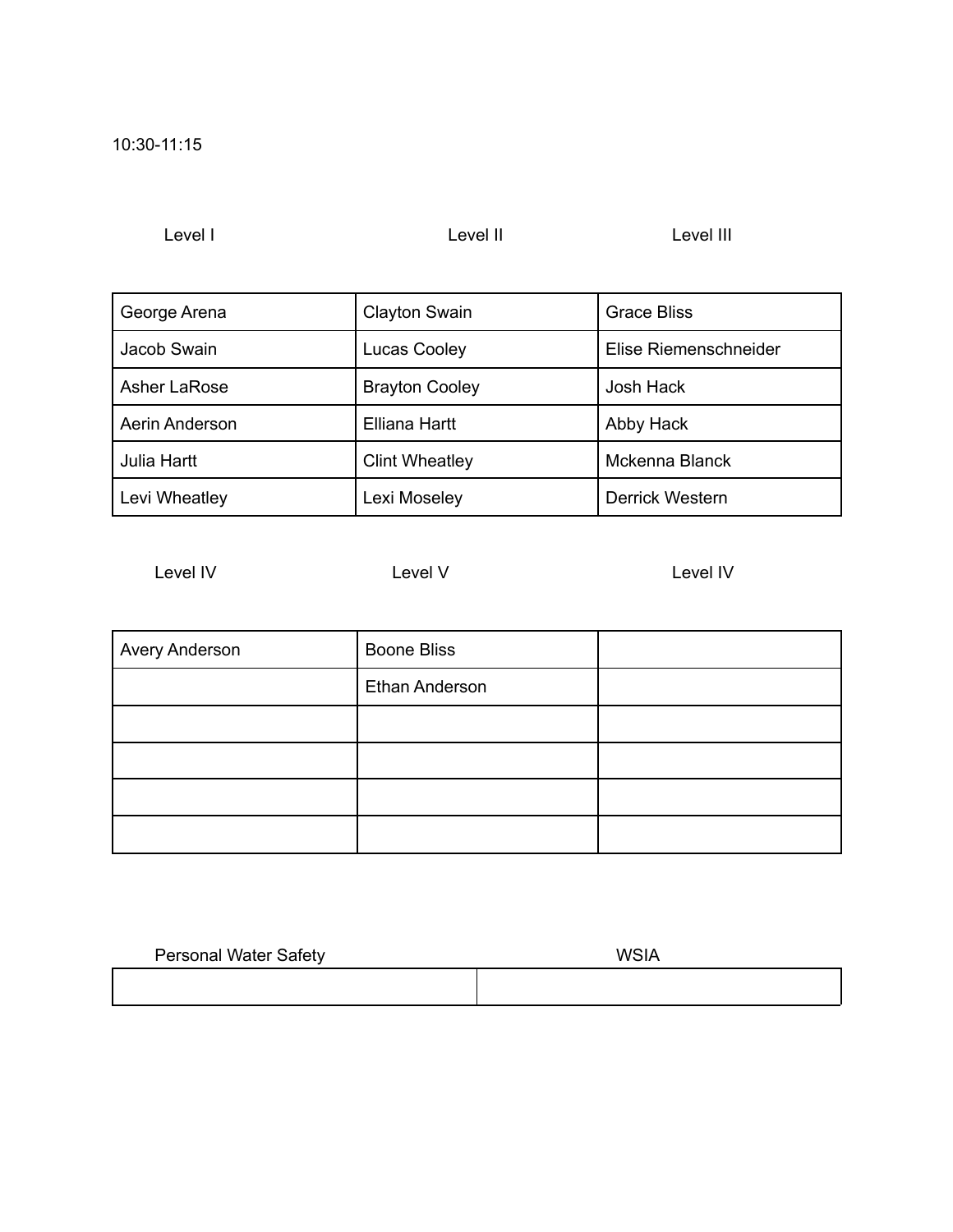11:15-12:00

Level I level II Level II Level II Level III

| Sam Sen          | Lila Schroeter             | <b>Addison Welch</b>  |
|------------------|----------------------------|-----------------------|
| Benjamin Burnett | <b>Siegfried Schroeter</b> | Sawyer Welch          |
| Aurora Heath     | <b>Lewis Gavin Curtis</b>  | Evelyn MacPherson     |
| Abigail Heath    | Gema Schuh                 | <b>Matthew Capria</b> |
| Maya Schuh       | Norman Enigk               | <b>Harvey Enigk</b>   |
| Dax Solomon      | <b>Aubrey Etter</b>        | <b>River Solomon</b>  |

Level IV Level V Level V Level VI

| Sofia Sen          | Jonathan Falter | Liam Schuh |
|--------------------|-----------------|------------|
| Abigail MacPherson | Ivan Velez      |            |
| Nicholas Falter    |                 |            |
| Ella Schuh         |                 |            |
|                    |                 |            |

Personal Water Safety WSIA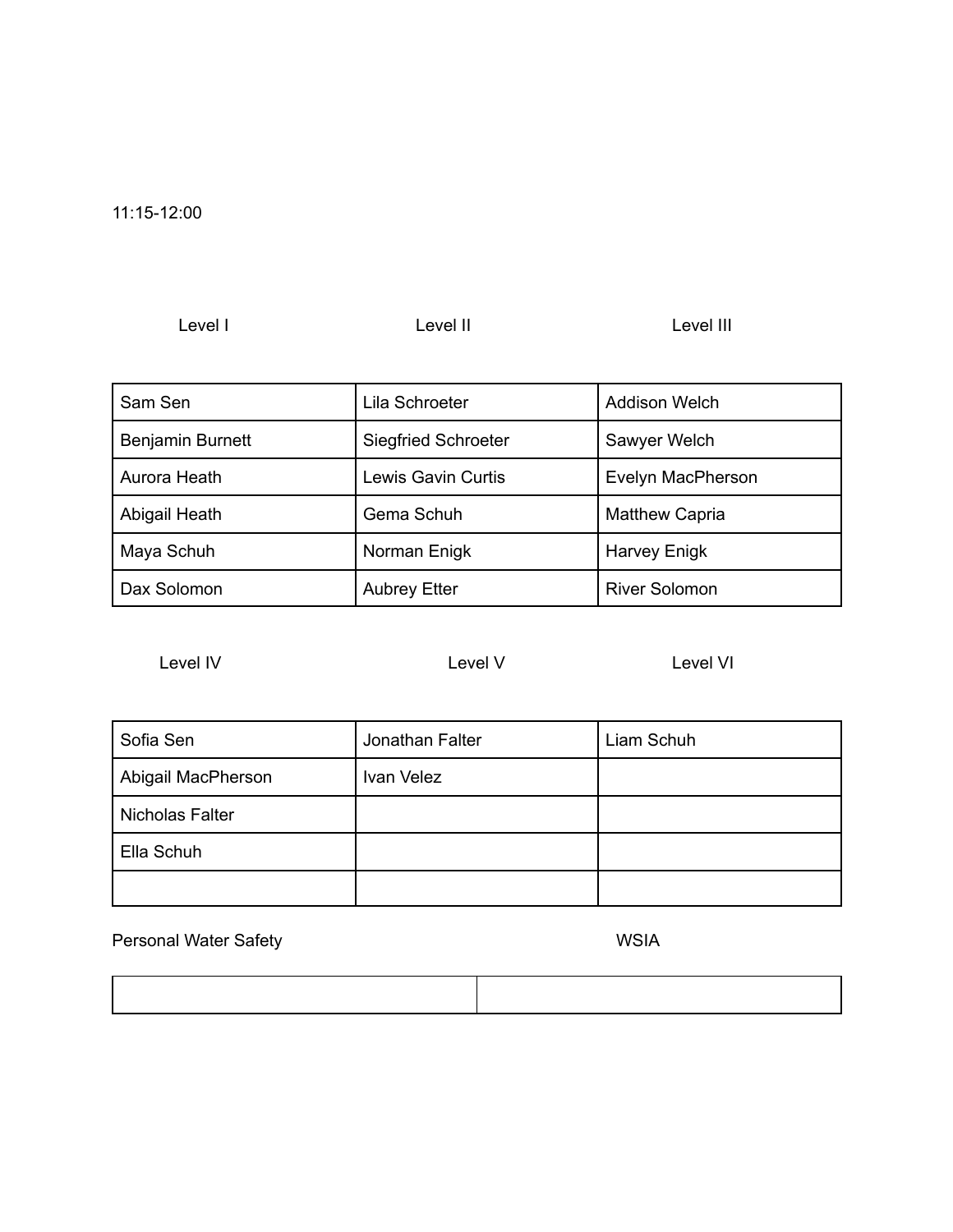Session II July 18th - August 5th

8:00-8:45

| Level I                  | Level II                  | Level III            |
|--------------------------|---------------------------|----------------------|
| Declan Chapman           | Graham Calenzo            | Otto Calenzo         |
| Krista Randall           | Liam Lockwood             | <b>Skyler Curtis</b> |
| Cody Jarvis              | Zachary Zielinski         | <b>Brody Bradley</b> |
| <b>Scarlett Raby</b>     | Theodore Bradley-Angarano |                      |
| Eleanor Bradley-Angarano | Jerry TenEyck             |                      |
| Parker TenEyck           |                           |                      |

| Level IV        | Level V            | Level VI |
|-----------------|--------------------|----------|
| Oakley Calenzo  | <b>Mollie Leet</b> |          |
| Olivia Lockwood | Annabelle Leet     |          |
|                 |                    |          |
|                 |                    |          |
|                 |                    |          |

| <b>Personal Water Safety</b> | <b>WSIA</b> |
|------------------------------|-------------|
|                              |             |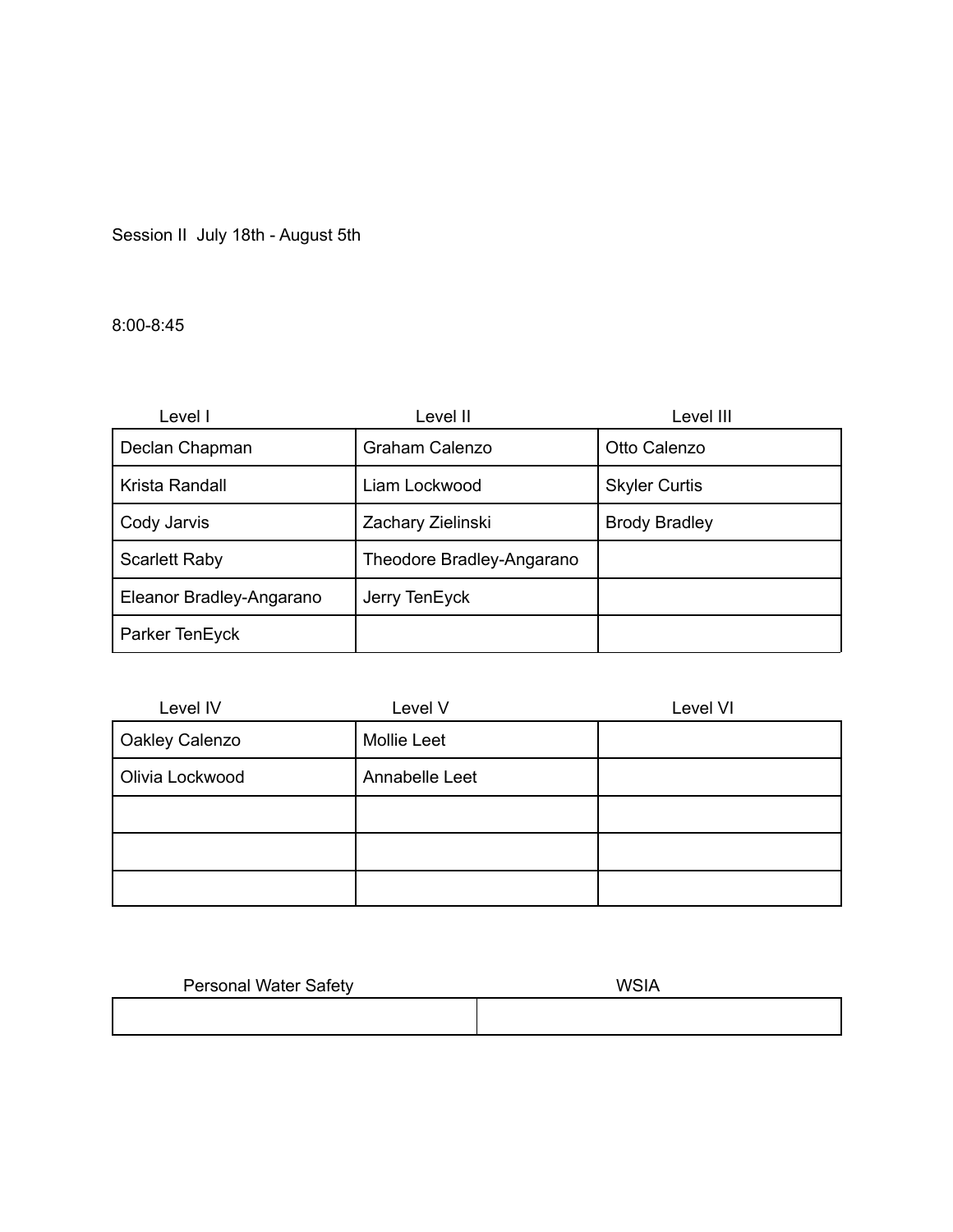| Level I                 | Level II             | Level III        |
|-------------------------|----------------------|------------------|
| Mary Halligan           | Benjamin Anderson    | Abigail Halligan |
| Daniel Halligan         | Olivia Johnson       | Isabella Graham  |
| Elizabeth Halligan      | Eliza Brink          |                  |
| Parker Storm            | Eleanor Kelsen       |                  |
| <b>Camille Anderson</b> | <b>Elliot Kelsen</b> |                  |
| <b>Adaline Baker</b>    |                      |                  |

| Level IV           | Level V        | Level VI             |
|--------------------|----------------|----------------------|
| Dominique Halligan | Gemma Halligan | Patrick Halligan     |
| Ollie TenEyck      | Ben Graham     | Ansleigh Lewandowski |
|                    | Gabbi TenEyck  |                      |
|                    |                |                      |
|                    |                |                      |

Personal Water Safety North Safety North States and WSIA

| Kateri Halligan | Rebekah Halligan |
|-----------------|------------------|
|-----------------|------------------|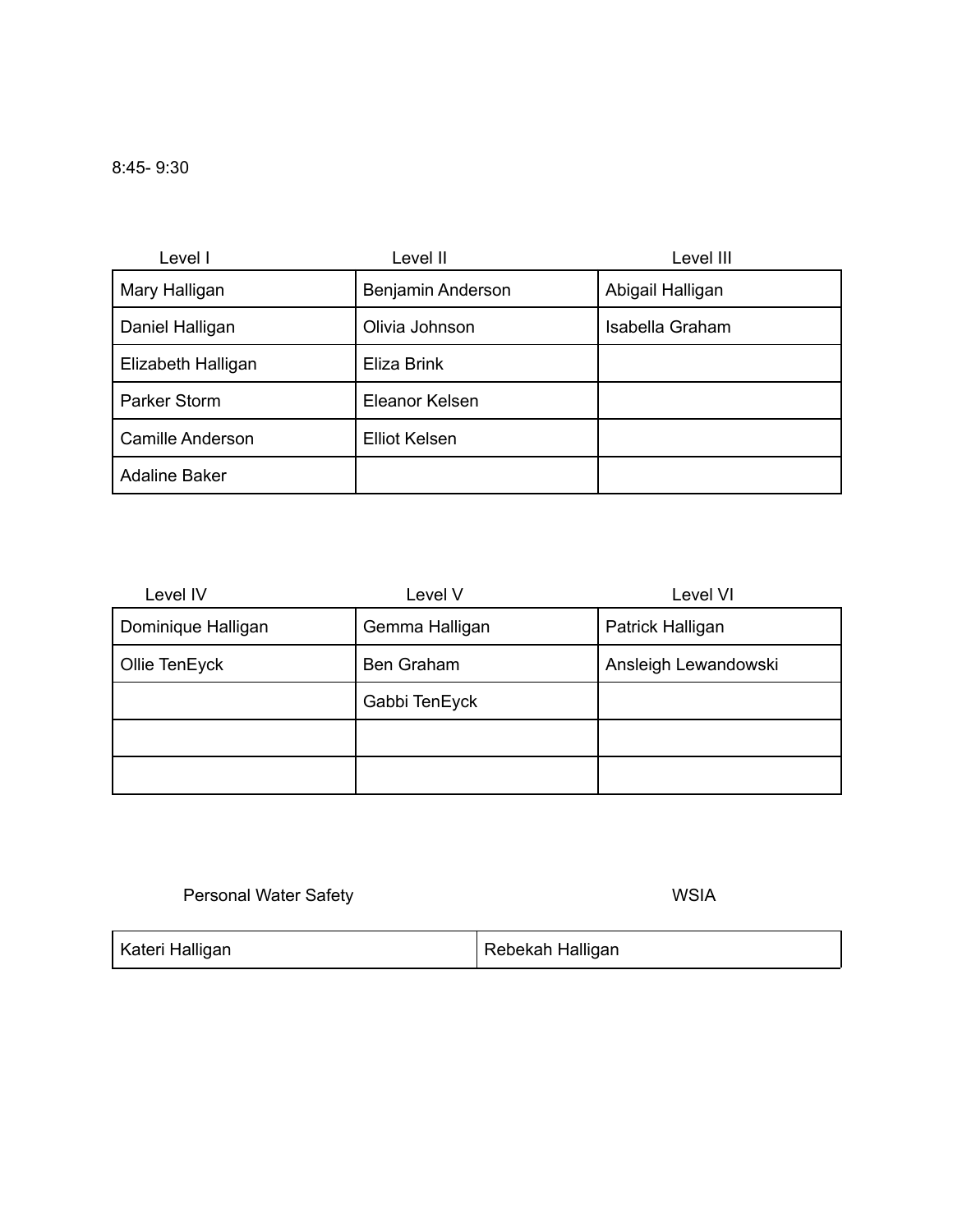| Level I               | Level II            | Level III           |
|-----------------------|---------------------|---------------------|
| <b>Russell Lingo</b>  | Clara Lingo         | Mattox Tinkham      |
| Cecile Rosa           | <b>Brendan Rosa</b> | <b>Tessa Yousey</b> |
| <b>Edmund Rosa</b>    | Mary Grace Rosa     |                     |
| <b>Makson Tinkham</b> | Mavrik Tinkham      |                     |
| Hadelyn Stump         |                     |                     |

| Level IV             | Level V      | Level VI |
|----------------------|--------------|----------|
| Charlie Rosa         | Kayla Rossi  |          |
| <b>Felicity Rosa</b> | Emma McMahon |          |
|                      |              |          |
|                      |              |          |
|                      |              |          |

| <b>Personal Water Safety</b> |              | <b>WSIA</b> |
|------------------------------|--------------|-------------|
| Sarah Rossi                  | Lily McMahon |             |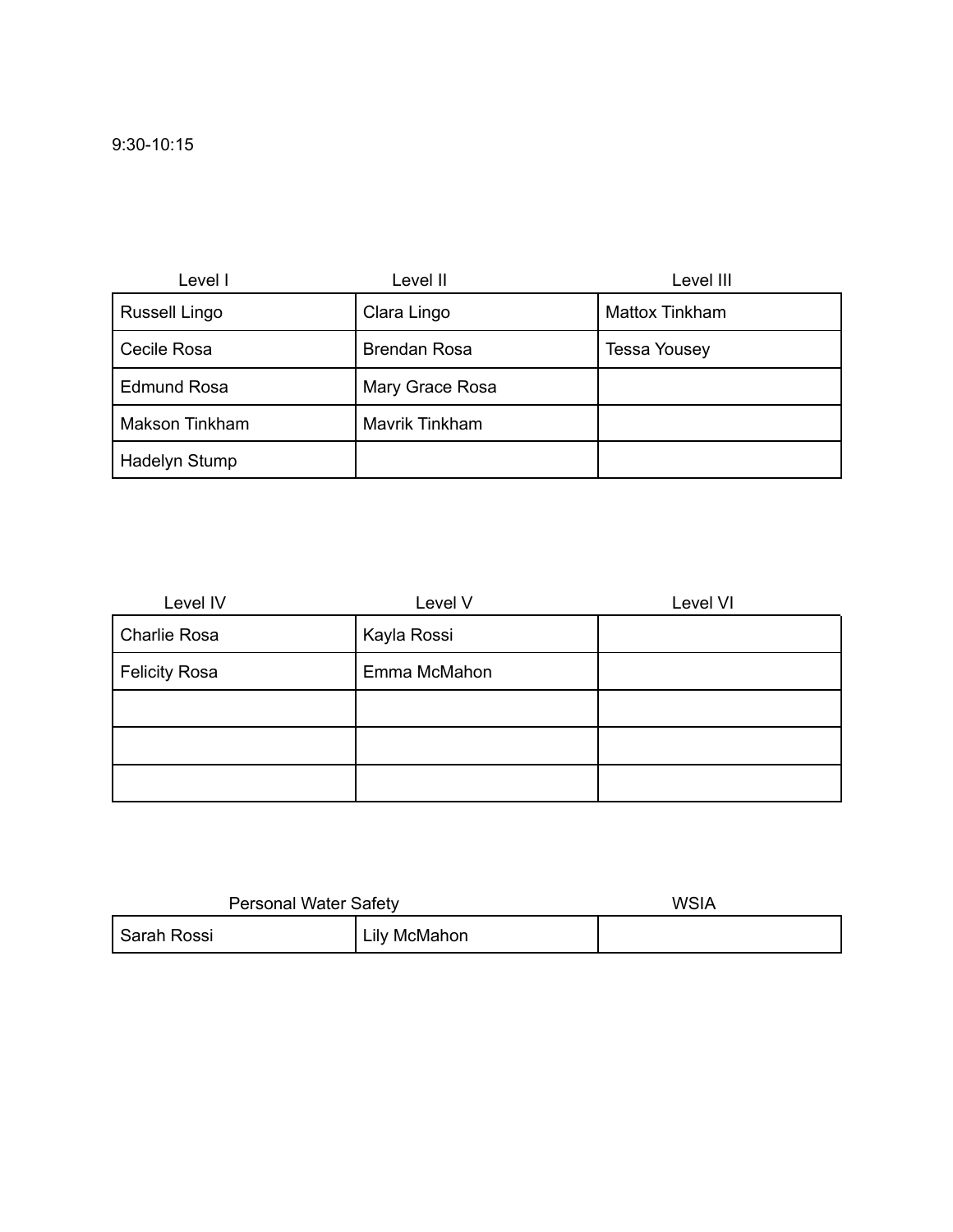| Level I            | Level II         | Level III              |
|--------------------|------------------|------------------------|
| Auggie Windhausen  | Flora Loomis     | <b>Finley Kinsella</b> |
| Cora Windhausen    | Natalie O'Connor | Ryan VanDyke           |
| Charlotte O'Connor | Hayden Johansen  | Lyla VanDyke           |
| Lennonx Dodd       |                  |                        |
| Quinn Dodd         |                  |                        |
| Maddalyn Elter     |                  |                        |

| Level IV        | Level V | Level VI           |
|-----------------|---------|--------------------|
| Hannah Loomis   |         | <b>Hailey Zhai</b> |
| Jebadiah Loomis |         | Joshua Zhai        |
| Coen Kinsella   |         | Chloe Zhai         |
| Elias Kinsella  |         | Julia Loomis       |
|                 |         | Isabella Loomis    |

| <b>Personal Water Safety</b> | <b>WSIA</b> |
|------------------------------|-------------|
|                              |             |